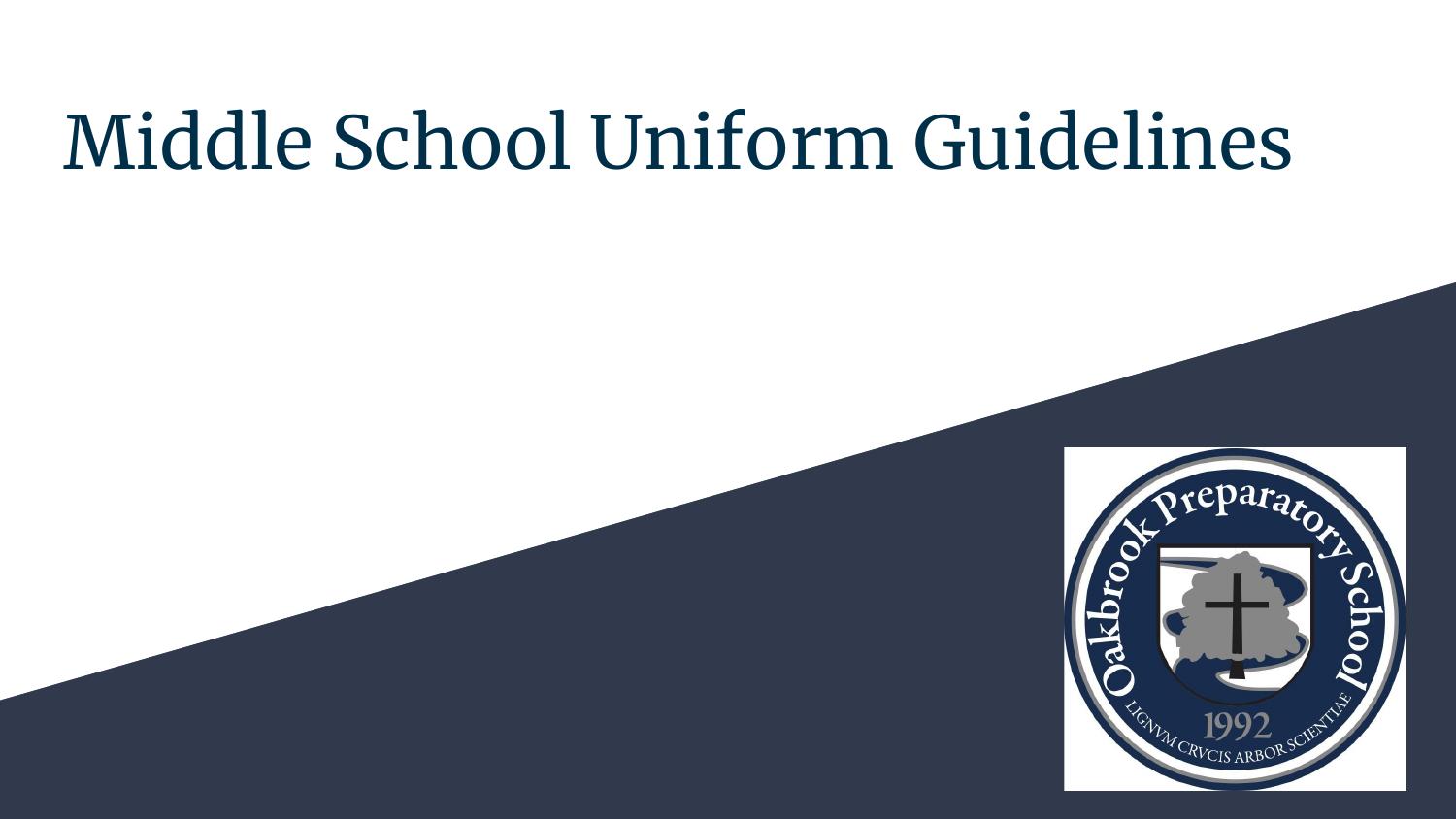The purpose of the Dress Code is to provide an environment conducive to learning by maintaining a neat and orderly appearance for our students and removing distractions that might disrupt the learning environment. The Dress Code is in effect during all hours of the academic day across the campus. If a student is unable to choose appropriately, he or she may be removed from class and sent to change into more appropriate attire, and/or face other disciplinary action. Students are advised to review and adhere to the following dress code policy. Final interpretation and enforcement of the dress code will be at the discretion of the Dean of Students.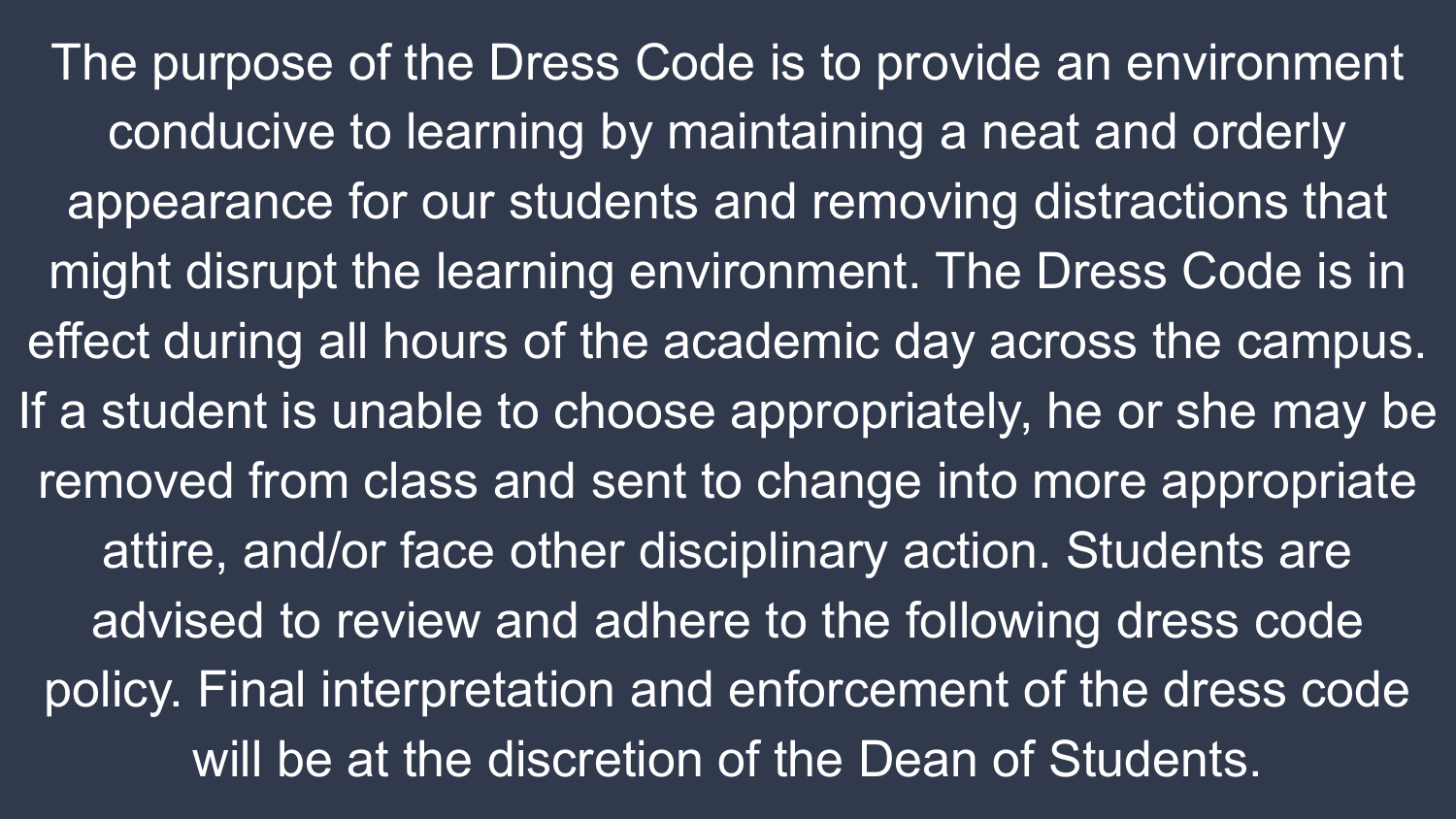## Non-Official Uniform Days

*Shirts*: Any shade of Blue, Gray, Green, or White (Collared Shirts / Solid)

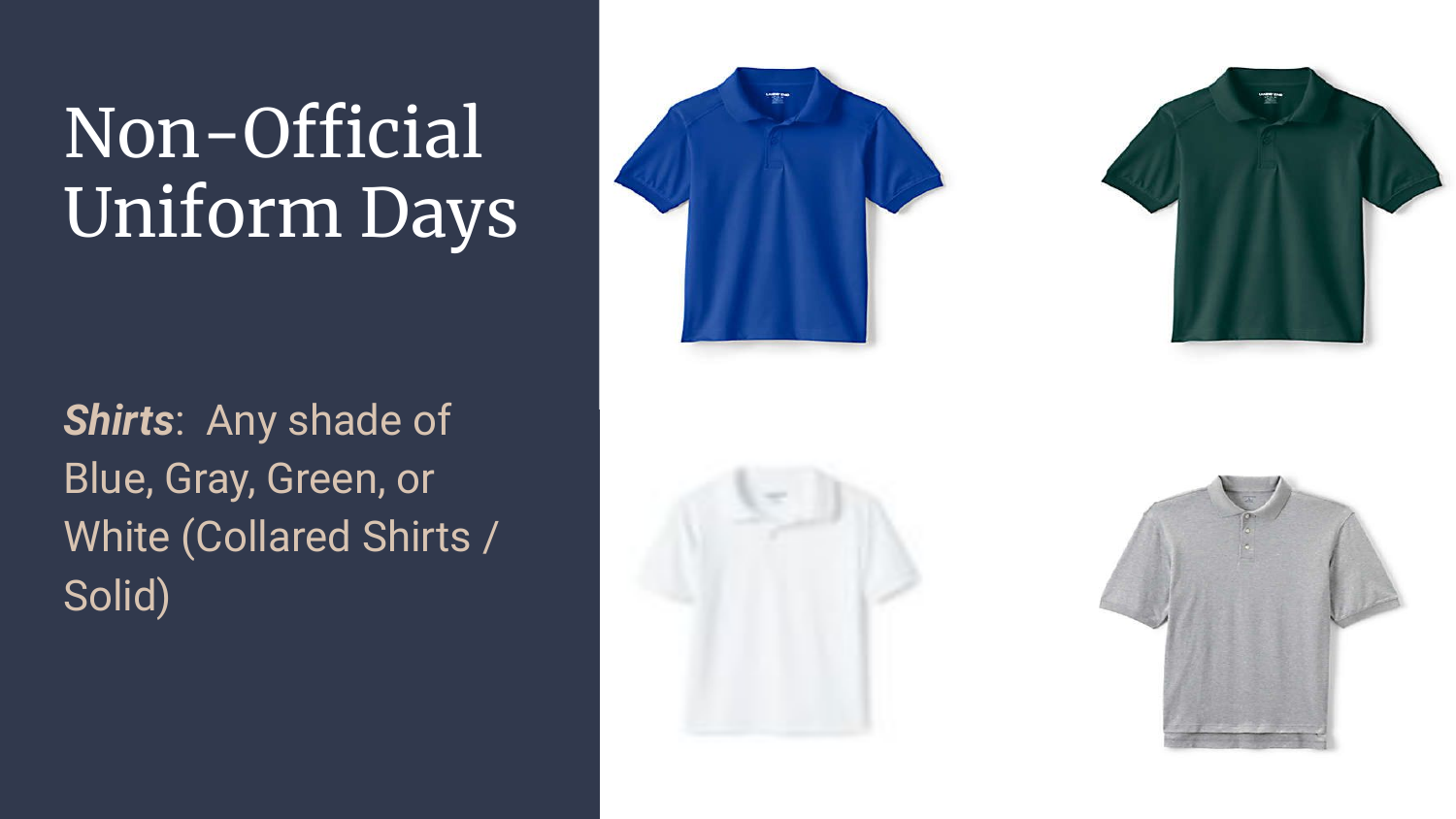## Non-Official Uniform Days

*Bottoms*: Navy and Khaki pants, shorts, or skirts (mid-thigh length)

No sweatpants, athletic shorts, or leggings (unless worn underneath skirt or jumper)



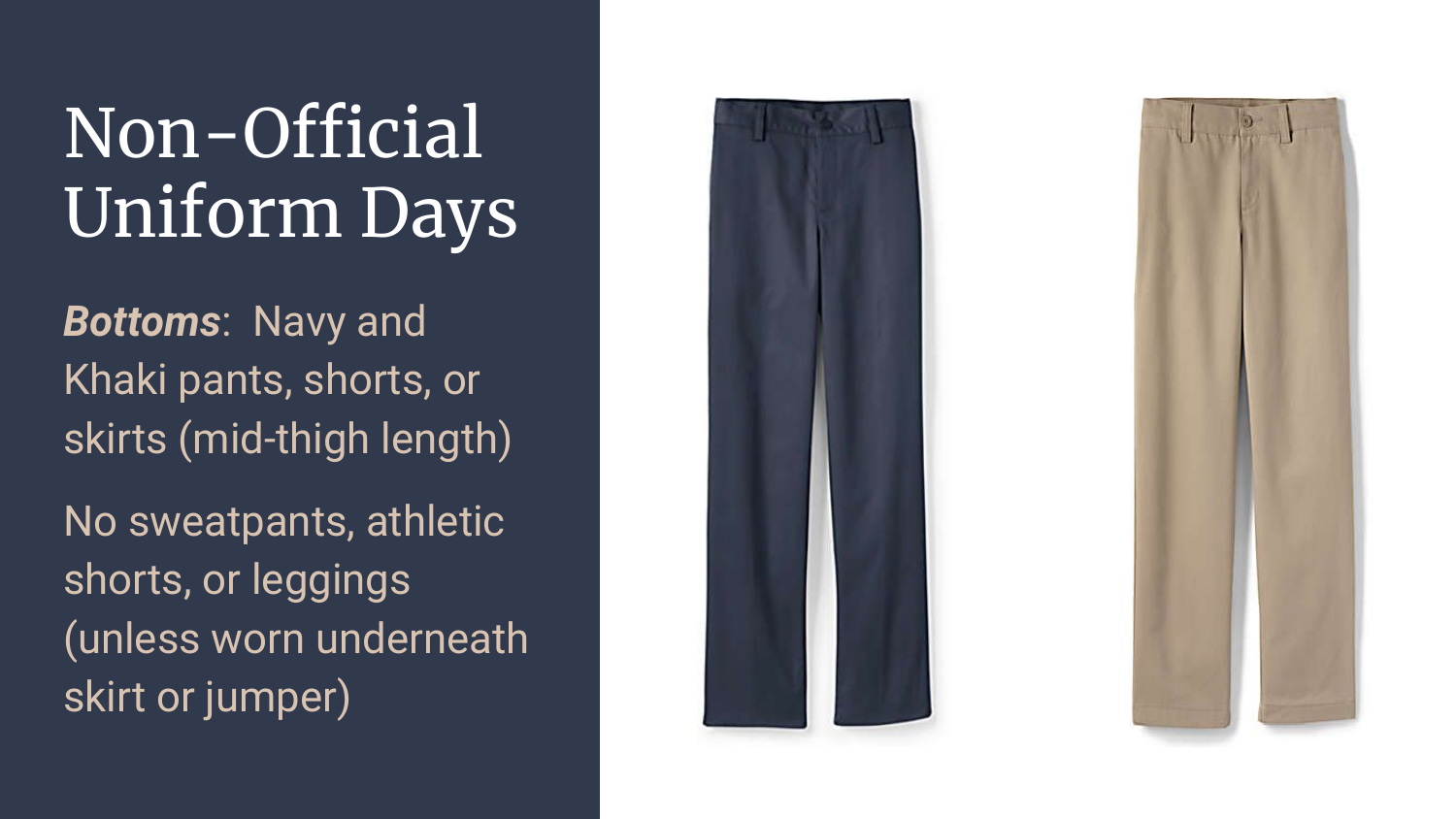## Non-Official Uniform Days



*Outerwear*: Any shade of Blue, Gray, Green, or White (Solid Outerwear) Oakbrook issued outerwear is acceptable



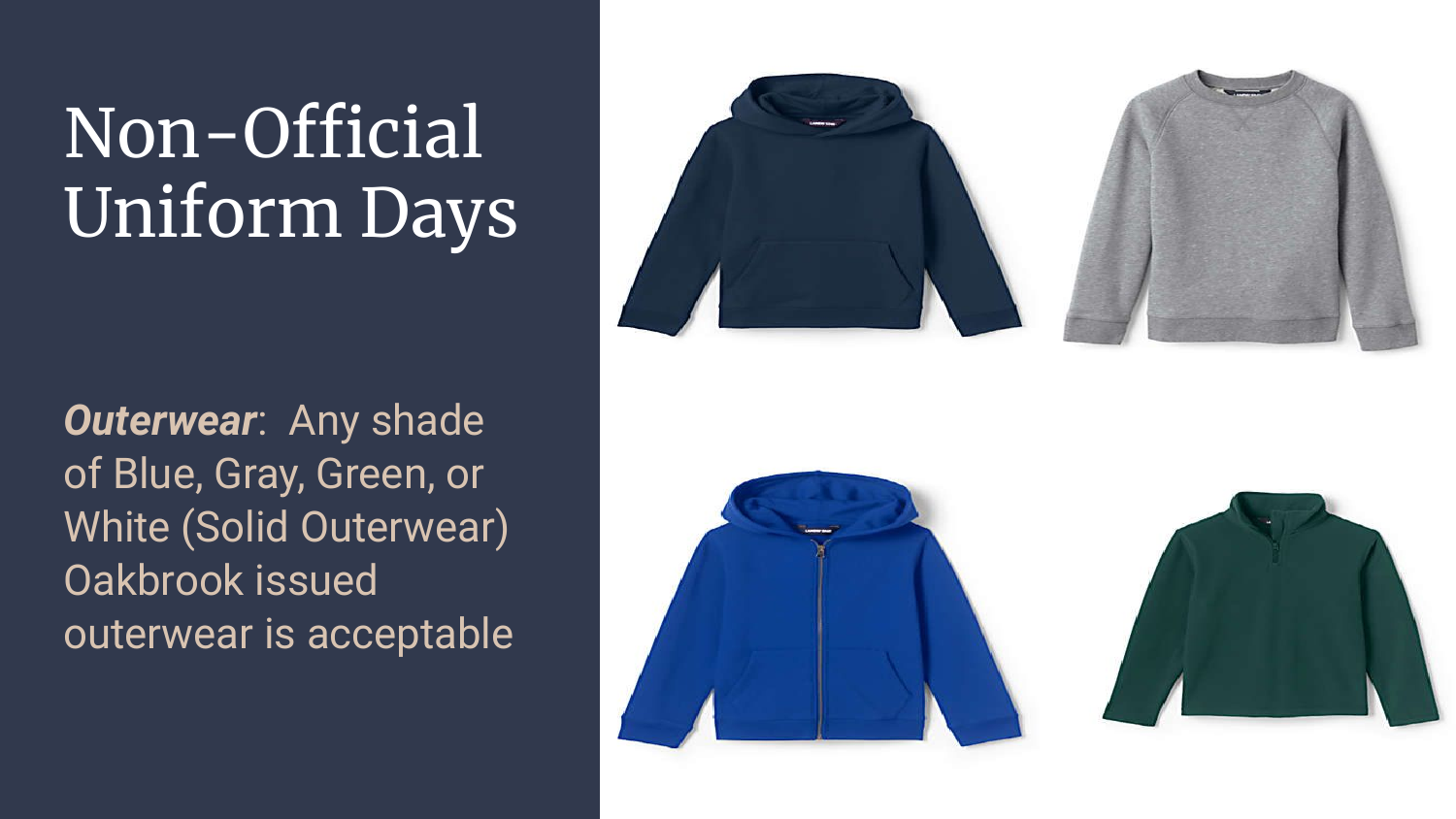## **Official** Uniform Days

**Shirt: Navy Collared with** Oakbrook LOGO

*Bottoms*: Khaki Pants or Skirt/Mid-Thigh Length (NO Shorts)

*Outerwear*: Navy or Gray Fleece or Sweater (Solid Only)









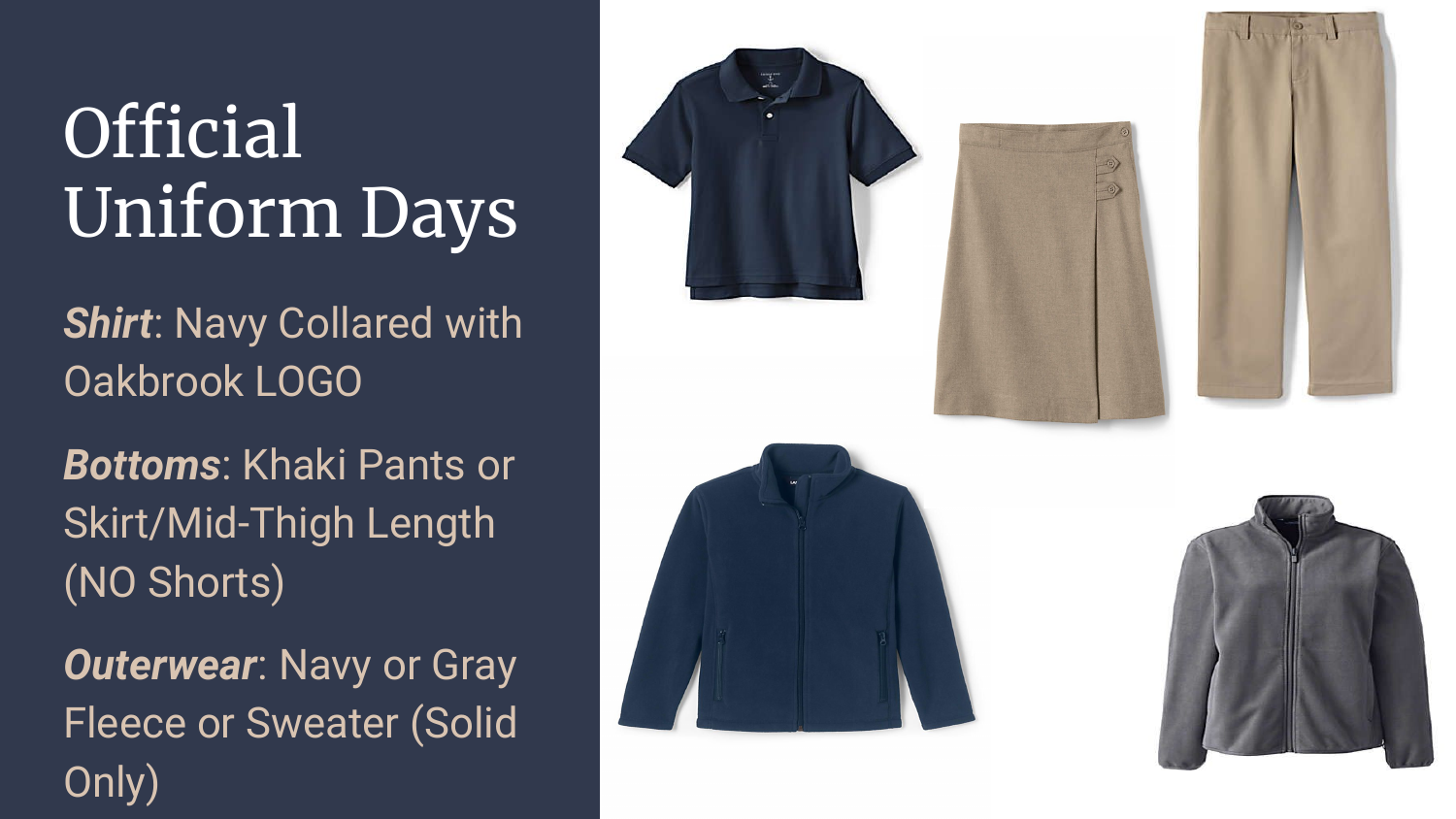#### Fridays & Non-Uniform Days

- Oakbrook issued tops
- Jeans must not be "cut-offs," extremely tight, have holes, rips, or chains. Sweatpants, joggers, and athletic shorts are permitted.
- "Sagging" pants or low midriff attire will not be acceptable.
- Shorts and skirts must follow the mid-thigh rule.
- Students may not wear tank tops, spaghetti straps, midriff tops, etc.
- All tops should completely cover the student from collarbone to below the waist, including back and shoulders.
- Students may not wear shirts with alcohol, tobacco, or obscene messages or pictures that would compromise the integrity of Oakbrook standards.
- Students will be notified of any exceptions to these guidelines (e.g., Homecoming).